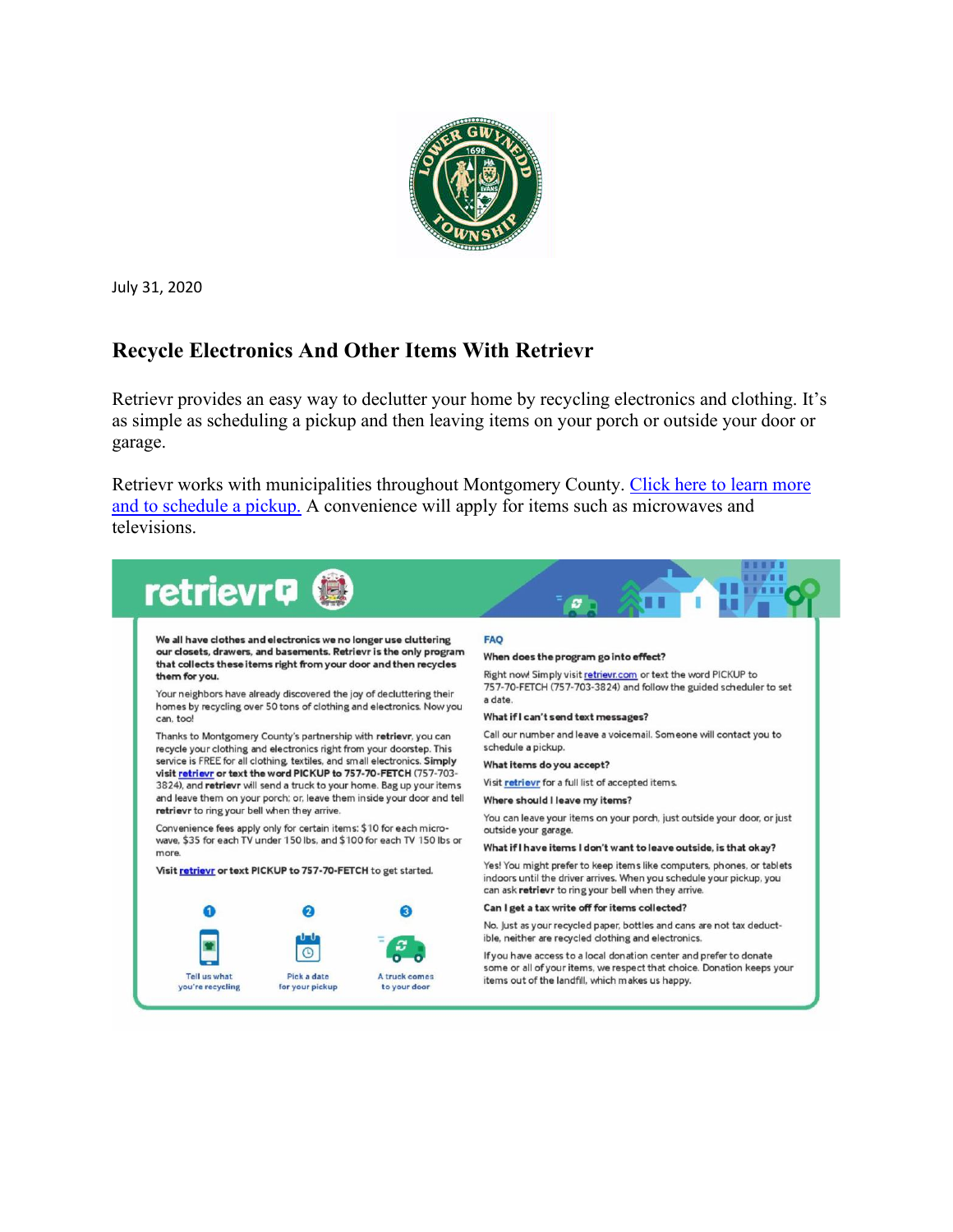#### **Be on Alert For Seed Packages Arriving By Mail**

The Pennsylvania Department of Agriculture is warning residents to properly discard and report unordered and mislabeled seeds shipped from overseas.

Citizens across the nation have received seeds in packages labeled as jewelry and other items. The exact origin and nature of these seeds remain unknown and officials have expressed concern that they may contain plant diseases, weeds or invasive plants that could harm Pennsylvania's agriculture industry and ecosystem.

If you receive unsolicited seeds, the Department of Agriculture recommends keeping them in the package. If the seeds are opened, double bag and seal the seeds. Do not plant or discard the seed.

You can report the package to the U.S. Department of Agriculture's (USDA) confidential Antismuggling Hotline, by phone at  $800-877-3835$  or email [Mail@aphis.usda.gov.](mailto:Mail@aphis.usda.gov)

# **Montgomery County Says "Keep It Up" In Fight Against COVID-19**

Montgomery County on Wednesday reported a COVID-19 test positivity rate of 3.46 percent, below a watched metric of 5 percent. The county encourages residents to continue to wear masks and practice social distancing to maintain progress in limiting spread of the coronavirus.

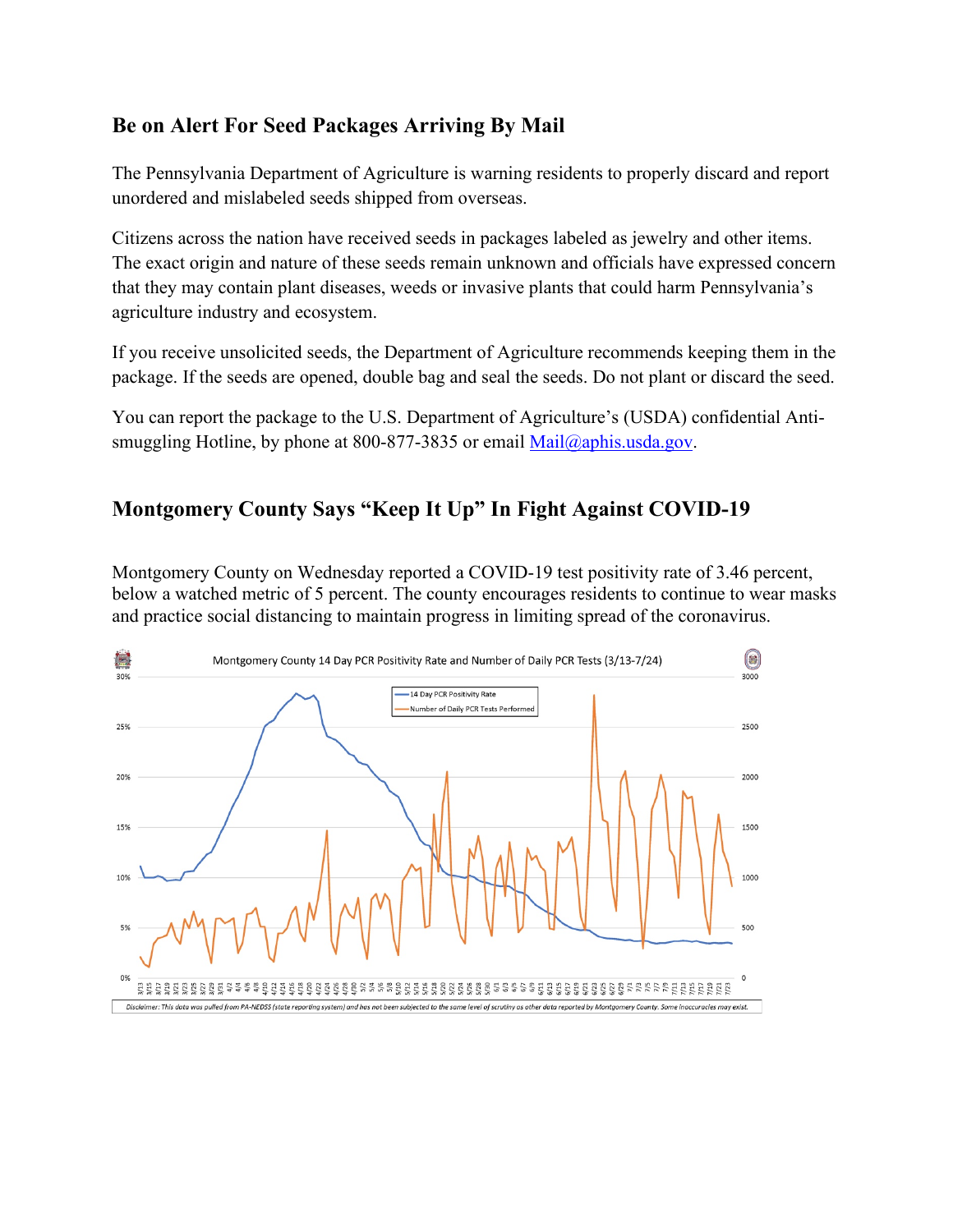

### **Remember To Look Before You Lock Your Car**

In 2019, 52 children died of heatstroke because they were left or became trapped in a hot car. Children are more vulnerable to heatstroke. All hot car deaths are preventable. Please be sure to look before you lock your car.

[Click here for more information and resources from the National Highway Safety Transportation](https://www.nhtsa.gov/campaign/heatstroke?fbclid=IwAR1bk4Ac1ymAiKGJUu77iAcqI3bn7t2dtzAThMTJ8qov0RDUH0Cr9gaYdaU)  [Administration](https://www.nhtsa.gov/campaign/heatstroke?fbclid=IwAR1bk4Ac1ymAiKGJUu77iAcqI3bn7t2dtzAThMTJ8qov0RDUH0Cr9gaYdaU)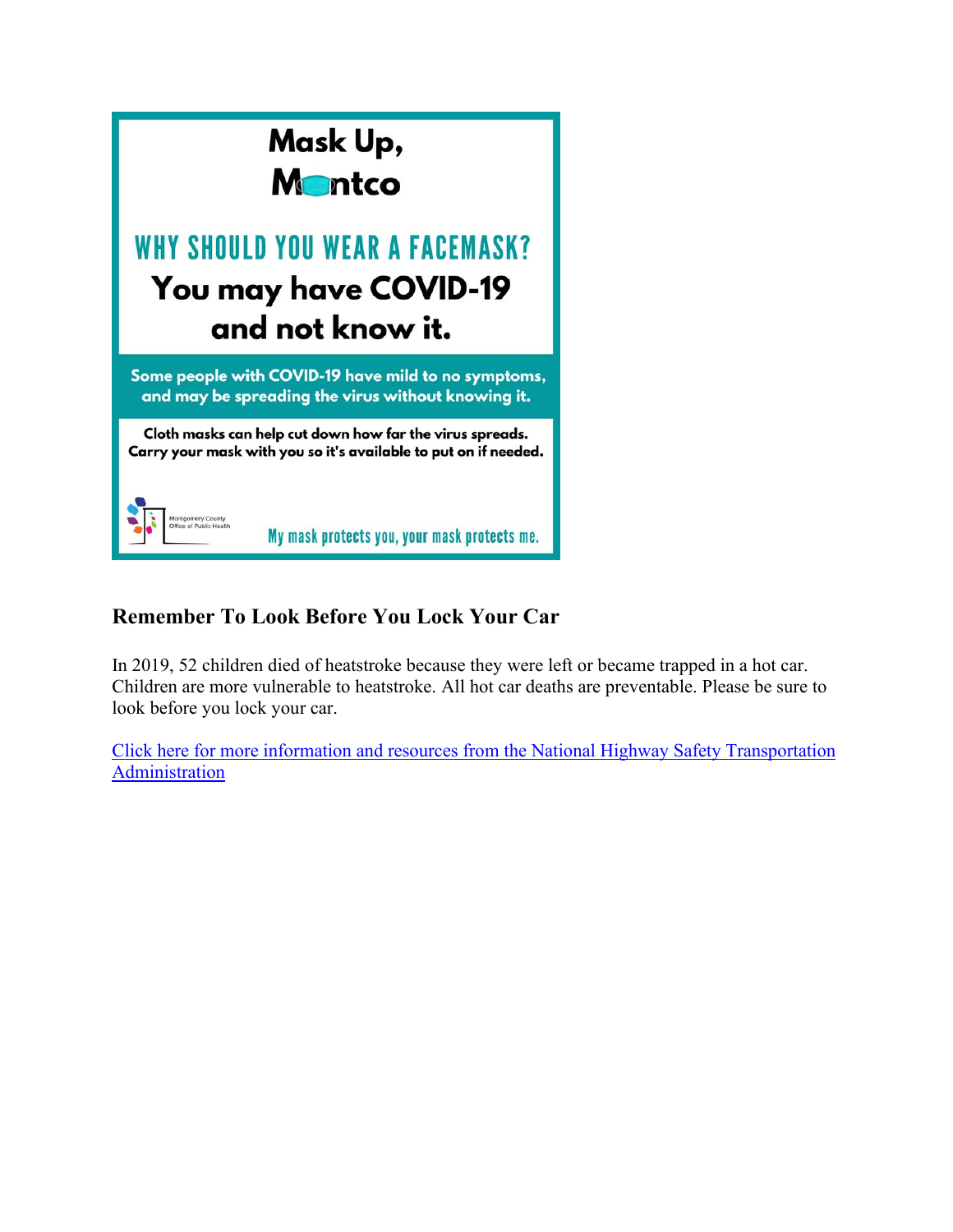

# **Resources Available To Combat Spotted Lanternfly**

The Spotted Lanternfly is an invasive insect that is once again active in the region. Penn State Extension has developed a list of resources for learning about the Spotted Lanternfly and tips for how you can help stop its spread.

[Click here for the Penn State Extension resource website](https://extension.psu.edu/spotted-lanternfly)

#### **Township Staff Remain Available By Appointment**

The Lower Gwynedd Township Building is open but appointments are necessary. Please call 215-646-5302 to schedule a visit. If possible, please conduct business online or by phone to for the health and safety of yourself and staff.

#### **Coronavirus Resources**

[Lower Gwynedd Township coronavirus page](https://www.lowergwynedd.org/general-information/covid-19-coronavirus.aspx)

[Montgomery County coronavirus hub](https://data-montcopa.opendata.arcgis.com/pages/covid-19)